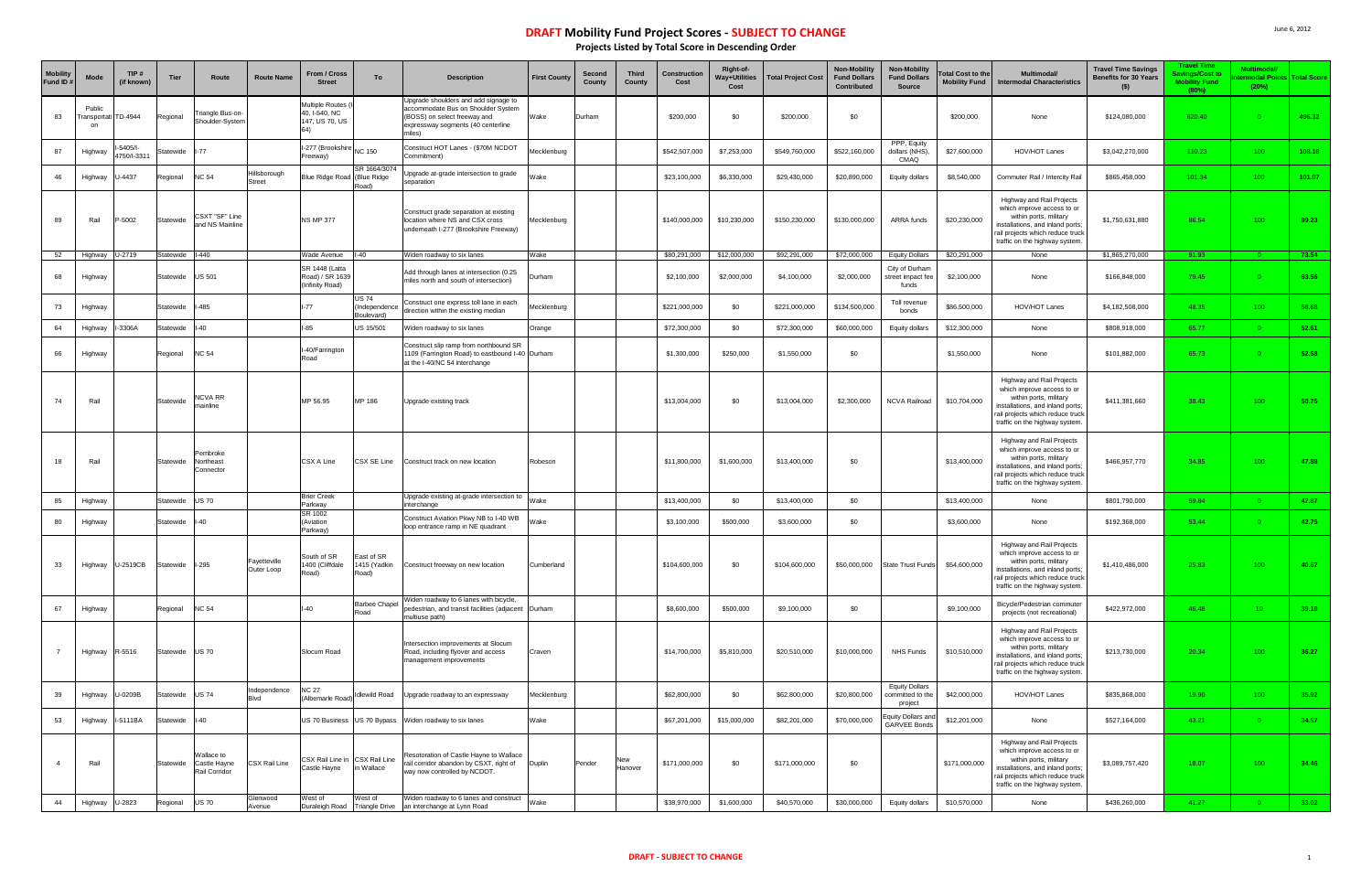| <b>Mobility</b><br>Fund ID# | Mode                       | TIP#<br>(if known) | <b>Tier</b> | Route                                                                | <b>Route Name</b>        | <b>From / Cross</b><br>Street               | To                                    | <b>Description</b>                                                                                                                  | <b>First County</b> | Second<br><b>County</b> | <b>Third</b><br>County | <b>Construction</b><br>Cost | Right-of-<br><b>Way+Utilities</b><br>Cost | <b>Total Project Cost</b> | Non-Mobility<br><b>Fund Dollars</b><br><b>Contributed</b> | Non-Mobility<br><b>Fund Dollars</b><br>Source               | otal Cost to the<br><b>Mobility Fund</b> | Multimodal/<br><b>Intermodal Characteristics</b>                                                                                                                                            | <b>Travel Time Savings</b><br><b>Benefits for 30 Years</b><br>$($ \$) | <b>Travel Time</b><br>avings/Cost to<br><b>Mobility Fund</b><br>(80%) | Multimodal/<br>rmodal Points Total Score<br>(20%) |       |
|-----------------------------|----------------------------|--------------------|-------------|----------------------------------------------------------------------|--------------------------|---------------------------------------------|---------------------------------------|-------------------------------------------------------------------------------------------------------------------------------------|---------------------|-------------------------|------------------------|-----------------------------|-------------------------------------------|---------------------------|-----------------------------------------------------------|-------------------------------------------------------------|------------------------------------------|---------------------------------------------------------------------------------------------------------------------------------------------------------------------------------------------|-----------------------------------------------------------------------|-----------------------------------------------------------------------|---------------------------------------------------|-------|
| 69                          | Highway                    |                    | Statewide   |                                                                      |                          | $-440$                                      | <b>NC 42</b>                          | Construct one express toll lane in each<br>direction within the existing median                                                     | Vake                | Johnston                |                        | \$169,300,000               | \$0                                       | \$169,300,000             | \$91,800,000                                              | Toll revenue<br>bonds                                       | \$77,500,000                             | HOV/HOT Lanes                                                                                                                                                                               | \$906,884,000                                                         | 11.70                                                                 | 100 <sub>1</sub>                                  | 29.36 |
| 14                          | Highway                    | 3802               | Statewide   | $1 - 85$                                                             |                          | US29/601<br>Connector                       | NC 73 at Exit                         | Construct additional lanes on I-85 and<br>upgrade interchange at NC 152                                                             | Cabarrus            | Rowan                   |                        | \$168,181,000               | \$4,600,000                               | \$172,781,000             | \$107,781,000                                             | <b>Equity Dollars</b>                                       | \$65,000,000                             | None                                                                                                                                                                                        | \$2,361,546,000                                                       | 36.33                                                                 |                                                   | 29.07 |
| 93                          | Highway<br>and Aviatior    | 5110               | Statewide   | I-73 Connector<br>and new PTI<br>taxiway bridge                      |                          | <b>NC 68</b>                                | West of<br>Greensboro<br>Western Loop | As part of the I-73 Connector (I-5110),<br>construct taxiway bridge over I-73                                                       | Guilford            |                         |                        | \$112,000,000               | \$52,600,000                              | \$164,600,000             | \$137,600,000                                             | Equity dollars and<br>R/W<br>Reimbursement<br>from PTI      | \$27,000,000                             | None                                                                                                                                                                                        | \$835,934,000                                                         | 30.96                                                                 |                                                   | 24.77 |
| 42                          | Highway                    |                    | Statewide   | $I-40$                                                               |                          | I-440/US 1/64                               |                                       | Interchange Improvements                                                                                                            | Wake                |                         |                        | \$25,000,000                | \$500,000                                 | \$25,500,000              | \$0                                                       |                                                             | \$25,500,000                             | None                                                                                                                                                                                        | \$775,962,000                                                         | 30.43                                                                 |                                                   | 24.34 |
| 90                          | Highway                    |                    | Statewide   | <b>US74</b>                                                          |                          | <b>US 421</b>                               |                                       | Construct flyover for US 74 WB to US 42<br>SB and free-flow ramp from US 421 NB to New Hanover<br>US 74 EB (Isabelle Holmes Bridge) |                     |                         |                        | \$10,000,000                | \$4,000,000                               | \$14,000,000              | \$0                                                       |                                                             | \$14,000,000                             | Highway and Rail Projects<br>which improve access to or<br>within ports, military<br>installations, and inland ports;<br>rail projects which reduce truck<br>traffic on the highway system. | \$55,264,000                                                          | 3.95                                                                  | 100                                               | 23.16 |
| 31                          | Highway                    | S-1104A            | Regional    | <b>US 117</b>                                                        |                          | O'Berry Road                                |                                       | Construct interchange                                                                                                               | Wayne               |                         |                        | \$6,400,000                 | \$1,345,000                               | \$7,745,000               | \$1,548,922                                               | City of Goldsboro<br>General Fund or<br><b>Street Bonds</b> | \$6,196,078                              | None                                                                                                                                                                                        | \$175,626,000                                                         | 28.34                                                                 | $\Omega$                                          | 22.68 |
| 88                          | Highway                    | 3802A              | Statewide   | $1 - 85$                                                             |                          | <b>NC 73</b>                                | Lane Street                           | Viden roadway to eight lanes                                                                                                        | Cabarrus            |                         |                        | \$105,481,000               | \$2,300,000                               | \$107,781,000             | \$50,300,000                                              | Equity dollars                                              | \$57,481,000                             | None                                                                                                                                                                                        | \$1,627,516,000                                                       | 28.31                                                                 | $\Omega$                                          | 22.65 |
| 71                          | Highway                    |                    | Statewide   | $-540$                                                               |                          | $I-40$                                      | <b>US1</b>                            | Construct one express toll lane in each<br>direction within the existing median                                                     | Vake                |                         |                        | \$238,400,000               | \$0                                       | \$238,400,000             | \$83,200,000                                              | Toll revenue<br>bonds                                       | \$155,200,000                            | HOV/HOT Lanes                                                                                                                                                                               | \$492,316,000                                                         | 3.17                                                                  | 100 <sub>1</sub>                                  | 22.54 |
| 75                          | Rail                       |                    | Statewide   | <b>NCVA RR</b><br>mainline                                           |                          | MP 185.8                                    | End of Siding                         | Construct 1000 feet of new freight rail<br>siding                                                                                   |                     |                         |                        | \$500,000                   | \$0                                       | \$500,000                 | \$250,000                                                 | <b>NCVA Railroad</b>                                        | \$250,000                                | Short line Rail projects which<br>enhance access to industrial<br>sites                                                                                                                     | \$654,570                                                             | 2.62                                                                  | 100 <sub>1</sub>                                  | 22.09 |
| 70                          | Highway                    |                    | Statewide   | $1-540$                                                              |                          | $I-40$                                      | <b>NC 50</b>                          | Construct one express toll lane in each<br>direction within the existing median                                                     | Vake                | Johnston                |                        | \$135,700,000               | \$0                                       | \$135,700,000             | \$38,600,000                                              | Toll revenue<br>bonds                                       | \$97,100,000                             | HOV/HOT Lanes                                                                                                                                                                               | \$241,604,000                                                         | 2.49                                                                  | 100                                               | 21.99 |
| 77                          | Public<br>ransportat<br>on |                    | Regional    | <b>CATS Red Line</b><br>Regional Rail                                |                          | Charlotte<br>Multimodal<br>Center           | Mooresville                           | Construct commuter rail                                                                                                             | Mecklenburg         | Iredell                 |                        | \$452,000,000               | \$0                                       | \$452,000,000             | \$113,000,000                                             | CATS                                                        | \$339,000,000                            | Commuter Rail / Intercity Rail                                                                                                                                                              | \$764,764,000                                                         | 2.26                                                                  | 100                                               | 21.80 |
| 19                          | Public<br>ransporta<br>on  |                    | Regional    | Durham-Wake<br><b>Corridor Transit</b><br>'roject<br>(Commuter Rail) |                          | <b>Hillandale Road</b><br>in Durham         | Greenfield<br>Parkway in<br>Garner    | Construct commuter rail line and service                                                                                            | Durham              | Wake                    |                        | \$350,000,000               | \$300,000,000                             | \$650,000,000             | \$0                                                       | ocal Funds and<br><b>Federal New</b><br><b>Starts Grant</b> | \$650,000,000                            | Commuter Rail / Intercity Rail                                                                                                                                                              | \$1,250,744,000                                                       | 1.92                                                                  | 100                                               | 21.54 |
| 51                          | Public<br>ransporta<br>on  |                    | Regional    | <b>Commuter Rail</b>                                                 |                          | <b>Triangle Metro</b><br>Center / RTP       | Southeast<br>Garner                   | Construct commuter rail                                                                                                             | Durham              | Wake                    |                        | \$178,200,000               | \$151,800,000                             | \$330,000,000             |                                                           |                                                             | \$330,000,000                            | Commuter Rail / Intercity Rail                                                                                                                                                              | \$603,218,000                                                         | 1.83                                                                  | 100                                               | 21.46 |
| 72                          | Highway                    |                    | Statewide   | $I - 540$                                                            |                          | $I-40$                                      | US 64/264                             | Construct one express toll lane in each<br>direction within the existing median                                                     | Vake                |                         |                        | \$411,300,000               | \$0                                       | \$411,300,000             | \$139,300,000                                             | Toll revenue<br>bonds                                       | \$272,000,000                            | HOV/HOT Lanes                                                                                                                                                                               | \$383,218,000                                                         | 1.41                                                                  | 100 <sub>1</sub>                                  | 21.13 |
|                             | Highway                    | FS-1003C           | Regional    | <b>NC 210</b>                                                        |                          | <b>US 17</b>                                | North Shore<br><b>Drive</b>           | Widen roadway to four lanes                                                                                                         | Onslow              |                         |                        | \$39,200,000                | \$8,074,266                               | \$47,274,266              | \$0                                                       |                                                             | \$47,274,266                             | Highway and Rail Projects<br>which improve access to or<br>within ports, military<br>installations, and inland ports;<br>rail projects which reduce truck<br>traffic on the highway system. | \$50,072,000                                                          | 1.06                                                                  | 100                                               | 20.85 |
| 17                          | Highway                    | FS-1003C           | Regional    | <b>NC 172</b>                                                        |                          | Camp Lejeune                                | <b>NC 210</b>                         | Widen roadway to four lanes                                                                                                         | Onslow              |                         |                        | \$67,700,000                | \$13,909,105                              | \$81,609,105              | \$0                                                       |                                                             | \$81,609,105                             | Highway and Rail Projects<br>which improve access to or<br>within ports, military<br>installations, and inland ports;<br>rail projects which reduce truck<br>traffic on the highway system. | \$42,548,000                                                          | 0.52                                                                  | 100 <sub>1</sub>                                  | 20.42 |
| 20                          | Rail                       |                    | Regional    | Carolina<br>Southern<br>Railroad Milepost<br>300.4 & 302.3           |                          | Fairbluff                                   | Tabor City                            | Upgrade/repair two bridges                                                                                                          | Columbus            |                         |                        | \$275,000                   | \$0                                       | \$275,000                 | \$5,000                                                   | Shortline Railroad                                          | \$270,000                                | Short line Rail projects which<br>enhance access to industrial<br>sites                                                                                                                     | \$93,510                                                              | 0.35                                                                  | 100 <sub>1</sub>                                  | 20.28 |
| 49                          | Rail                       | E-4901             | Statewide   | <b>NCRR-NS</b><br>Mainline                                           |                          | Craighead Road<br>(MP 375.30)               | Matheson<br>Avenue (MPO<br>374.17)    | elocate NCRR and construction grade<br>eparation at 36th Street                                                                     | Mecklenburg         |                         |                        | \$15,000,000                | \$1,200,000                               | \$16,200,000              | \$0                                                       |                                                             | \$16,200,000                             | Commuter Rail / Intercity Rail                                                                                                                                                              | \$0                                                                   | 0.00                                                                  | $100 -$                                           | 20.00 |
|                             | Highway                    | 5000               | Statewide   | $1 - 85$                                                             |                          | <b>US 321</b>                               |                                       | Reconstruct Interchange                                                                                                             | Gaston              |                         |                        | \$19,900,000                | \$4,700,000                               | \$24,600,000              | \$0                                                       |                                                             | \$24,600,000                             | None                                                                                                                                                                                        | \$479,512,000                                                         | 19.49                                                                 | 0 <sup>1</sup>                                    | 15.59 |
| 62                          | Highway                    | J-2524D            | Statewide   | $I-840$                                                              | Greensboro<br>Outer Loop | <b>US 220</b><br>(Battleground<br>Avenue)   |                                       | Lawndale Drive Construct freeway on new location                                                                                    | Guilford            |                         |                        | \$90,568,000                | \$0                                       | \$90,568,000              | \$0                                                       |                                                             | \$90,568,000                             | None                                                                                                                                                                                        | \$1,670,372,000                                                       | 18.44                                                                 | $\Omega$                                          | 14.75 |
| 54                          | Highway                    | $-5307A$           | Statewide   | <b>US1</b>                                                           | Capital<br>Boulevard     | $-540$                                      |                                       | Thornton Road Upgrade roadway to 8 lane freeway                                                                                     | Wake                |                         |                        | \$61,600,000                | \$20,600,000                              | \$82,200,000              | \$0                                                       |                                                             | \$82,200,000                             | None                                                                                                                                                                                        | \$1,312,454,000                                                       | 15.97                                                                 | $\Omega$                                          | 12.77 |
| 10                          | Highway                    | 3802B              | Statewide   | $1-85$                                                               |                          | US 29/601<br>Connector                      | Cabarrus<br>County                    | Construct additional lanes on I-85 and<br>upgrade interchange at NC 152 (I-3610).                                                   | Rowan               |                         |                        | \$67,881,000                | \$2,300,000                               | \$70,181,000              | \$0                                                       |                                                             | \$70,181,000                             | None                                                                                                                                                                                        | \$1,102,816,000                                                       | 15.71                                                                 | $\Omega$                                          | 12.57 |
| 36                          | Highway                    | 4700B              | Statewide   | $I-26$                                                               |                          | NC 146 (Long<br>Shoals Road)                | $-40$                                 | Widen roadway with additional lanes                                                                                                 | Buncombe            |                         |                        | \$97,768,000                | \$1,000,000                               | \$98,768,000              | \$0                                                       |                                                             | \$98,768,000                             | None                                                                                                                                                                                        | \$1,550,538,000                                                       | 15.70                                                                 | $\Omega$                                          | 12.56 |
| 78                          | Highway                    | l-5502             | Regional    | <b>NC 55</b>                                                         |                          | SR 1624<br>(Carpenter-Fire<br>Station Road) |                                       | Construct interchange and rail separation<br>over CSX Railroad                                                                      | Wake                |                         |                        | \$20,100,000                | \$8,000,000                               | \$28,100,000              | \$15,000,000                                              | Town of Cary                                                | \$13,100,000                             | None                                                                                                                                                                                        | \$201,960,000                                                         | 15.42                                                                 | $\Omega$                                          | 12.33 |
| 65                          | Highway                    |                    | Regional    | <b>NC 751</b>                                                        | Hope Valley<br>Road      | SR 1183<br>(University Drive)               |                                       | Construct roundabout                                                                                                                | Durham              |                         |                        | \$750,000                   | \$150,000                                 | \$900,000                 | \$0                                                       |                                                             | \$900,000                                | None                                                                                                                                                                                        | \$12,386,000                                                          | 13.76                                                                 | $\Omega$                                          | 11.01 |
| 56                          | Aviation                   |                    | Regional    | Currituck<br>Regional Airport<br>Southern<br>Taxiway                 |                          |                                             |                                       | Construct new taxiway                                                                                                               | Currituck           |                         |                        | \$3,235,000                 | \$0                                       | \$3,235,000               | \$323,500                                                 | <b>Currituck County</b>                                     | \$2,911,500                              | Aviation Runway/Taxiway<br>Projects                                                                                                                                                         | \$836,000                                                             | 0.29                                                                  | 50                                                | 10.23 |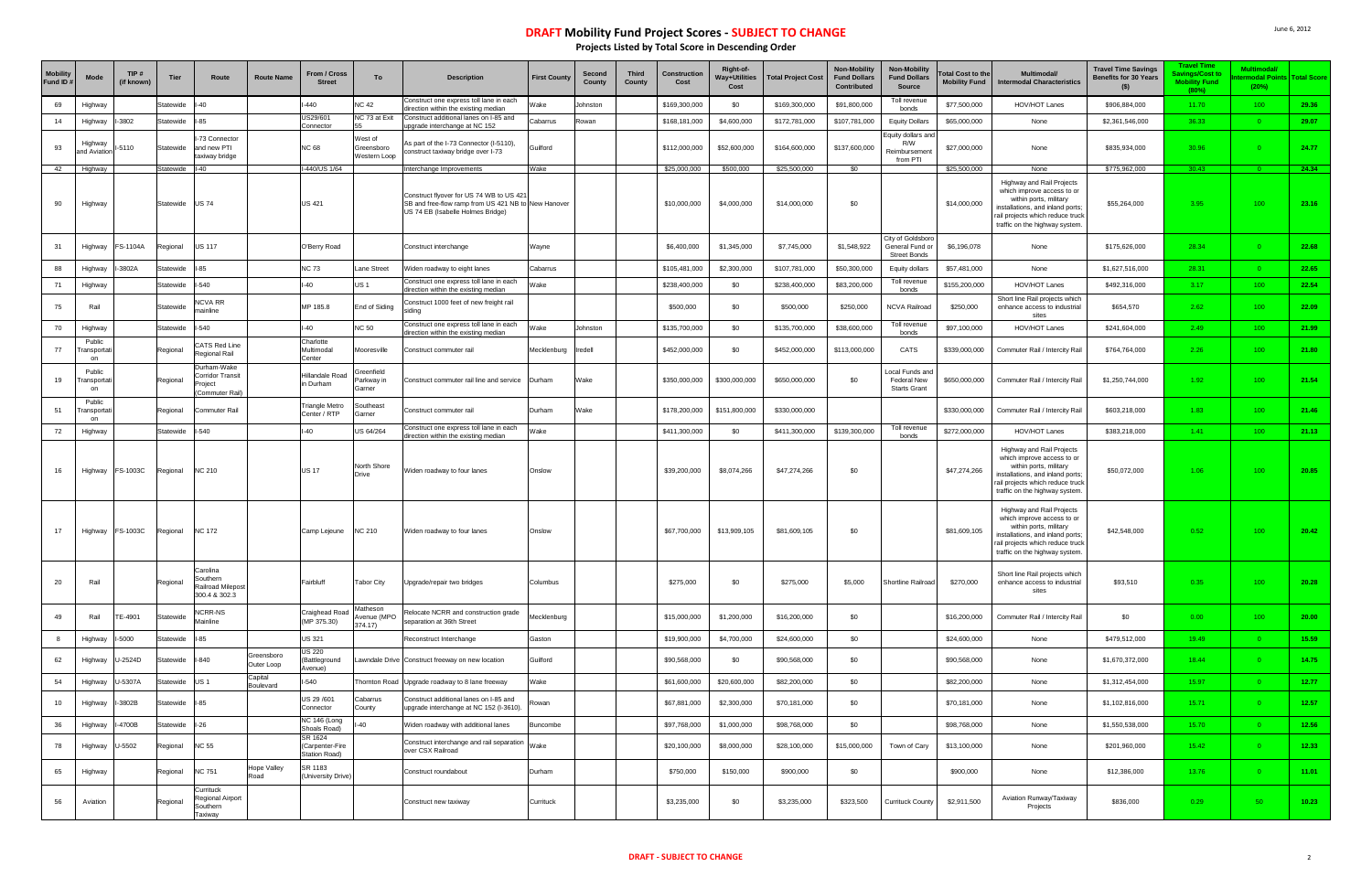| <b>Mobility</b><br>Fund ID: | Mode                                 | TIP#<br>(if known)         | <b>Tier</b>     | Route                                                                   | <b>Route Name</b>                 | From / Cross<br><b>Street</b>                   | To                                          | <b>Description</b>                                                                                                                                                                                                                                 | <b>First County</b> | Second<br>County | <b>Third</b><br>County | Construction<br>Cost | Right-of-<br><b>Way+Utilities</b><br>Cost | <b>Total Project Cost</b> | Non-Mobility<br><b>Fund Dollars</b><br>Contributed | Non-Mobility<br><b>Fund Dollars</b><br>Source          | otal Cost to the<br><b>Mobility Fund</b> | Multimodal/<br><b>Intermodal Characteristics</b>     | <b>Travel Time Savings</b><br><b>Benefits for 30 Years</b><br>$($ \$) | <b>Travel Time</b><br><b>iavings/Cost to</b><br><b>Mobility Fund</b><br>(80%) | <b>Multimodal</b><br><b>modal Points Total Score</b><br>(20%) |       |
|-----------------------------|--------------------------------------|----------------------------|-----------------|-------------------------------------------------------------------------|-----------------------------------|-------------------------------------------------|---------------------------------------------|----------------------------------------------------------------------------------------------------------------------------------------------------------------------------------------------------------------------------------------------------|---------------------|------------------|------------------------|----------------------|-------------------------------------------|---------------------------|----------------------------------------------------|--------------------------------------------------------|------------------------------------------|------------------------------------------------------|-----------------------------------------------------------------------|-------------------------------------------------------------------------------|---------------------------------------------------------------|-------|
| $\overline{2}$              | Aviation                             |                            | Regional        | <b>Jount Airy-Surry</b><br><b>County Airport</b><br>Runway<br>Extension |                                   | Cottage Drive                                   | Janice Drive                                | Extend Runway 18-36 at the Mount Airy<br>Surry county Airport from 4,300 ' to 5,500'<br>n length. Project includes relocation and Surry<br>widening of SR 1627 (Holly Springs<br>Road).                                                            |                     |                  |                        | \$8,675,000          | \$0                                       | \$8,675,000               | \$867,500                                          | Mount Airy<br><b>County Airport</b><br>Authority       | \$7,807,500                              | Aviation Runway/Taxiway<br>Projects                  | \$814,000                                                             | 0.10                                                                          | 50                                                            | 10.08 |
| 84                          | Highway                              |                            | Statewide       | <b>US 70</b>                                                            |                                   | TW Alexander<br><b>Drive</b>                    |                                             | Upgrade existing at-grade intersection to<br>interchange                                                                                                                                                                                           | Wake                |                  |                        | \$20,400,000         | \$10,000,000                              | \$30,400,000              | \$0                                                |                                                        | \$30,400,000                             | None                                                 | \$383,064,000                                                         | 12.60                                                                         | $\Omega$                                                      | 10.08 |
| 55                          | Public<br>Fransporta<br>on           |                            | Regional        | <b>VC 12/Corolla</b><br><b>Trolley System</b><br>and Park n' Ride       |                                   | Pine Island<br>Subdivision                      | /illages of<br>(Crean Hill<br>End of NC 12  | Construct trolley system and park and ride<br>lot at Mainland terminus of Mid-Currituck Currituck<br><b>Bridge</b>                                                                                                                                 |                     |                  |                        | \$2,490,850          | \$1,000,000                               | \$3,490,850               | \$349,085                                          | Currituck County                                       | \$3,141,765                              | Addition of a new bus route to<br>fixed route system | \$154,000                                                             | 0.05                                                                          | 50                                                            | 10.04 |
| 92                          | Public<br>ransporta<br>on            |                            | Regional        | Riegelwood To<br>Wilmington<br>Express, Mass<br>Transit                 |                                   | Riegelwood                                      | Vilmington                                  | Add express route serving Acme, Delco<br>and Leland to the New Hanover Medical<br>Center via Downtown State. Route is<br>largely outside of the WMPO area and<br>would require coordination with regional<br>partners.                             | Columbus            | Brunswick        | New<br>Hanover         | \$15,234,000         |                                           | \$15,234,000              | \$0                                                |                                                        | \$15,234,000                             | Addition of a new bus route to<br>fixed route system | \$0                                                                   | 0.00                                                                          | 50                                                            | 10.00 |
| 94                          | Public<br>Transportati TD-4721<br>on |                            | Statewide       | Wilmington<br>Multimodal<br>Transportation<br>Center                    |                                   | North of Red<br><b>Cross Street</b>             | Hanover Street                              | Construct a new building as a multi-modal<br>transportation facility in downtown<br>Wilmington to serve as hub of activity for<br>local bus service, inter-city bus service,<br>the downtown trolley, human - service<br>transportation and taxis. | New Hanover         |                  |                        | \$6,404,000          | \$0                                       | \$6,404,000               | \$0                                                |                                                        | \$6,404,000                              | Addition of a new bus route to<br>fixed route system | \$0                                                                   | 0.00                                                                          | 50                                                            | 10.00 |
| 45                          | Highway                              | U-3308                     | Regional        | <b>NC 55</b>                                                            | Alston Avenue                     | <b>NC 147</b>                                   |                                             | Niden roadway to 4 lanes with a median<br>Holloway Street and transit accommodations, bike lanes,<br>and sidewalks                                                                                                                                 | Durham              |                  |                        | \$27,628,000         | \$0                                       | \$27,628,000              | \$23,400,000                                       | Equity dollars                                         | \$4,228,000                              | None                                                 | \$52,492,000                                                          | 12.42                                                                         | $\Omega$                                                      | 9.93  |
| 86                          | Highway                              |                            | Statewide       | <b>US 70</b>                                                            |                                   | Miami Boulevard                                 |                                             | Upgrade existing at-grade intersection to<br>interchange                                                                                                                                                                                           | Durham              |                  |                        | \$20,100,000         | \$15,000,000                              | \$35,100,000              | \$0                                                |                                                        | \$35,100,000                             | None                                                 | \$394,262,000                                                         | 11.23                                                                         |                                                               | 8.99  |
| 95                          | Highway                              | R-2250                     | Statewide       | <b>NC 11</b>                                                            | Greenville<br>Southwest<br>Bypass | <b>US 264</b>                                   | South of Old<br><b>NC 11</b>                | Construct freeway on new location                                                                                                                                                                                                                  | Pitt                |                  |                        | \$166,400,000        | \$50,825,000                              | \$217,225,000             | \$38,600,000                                       | Loop dollars for<br><b>ROW</b> for Sections<br>B and C | \$178,625,000                            | None                                                 | \$1,932,964,000                                                       | 10.82                                                                         |                                                               | 8.66  |
| 43                          | Highway                              | -5111A                     | Statewide       | l-40                                                                    |                                   | 440/US 64                                       |                                             | JS 70 Business Widen roadway to 8 lanes                                                                                                                                                                                                            | Wake                |                  |                        | \$49,000,000         | \$5,000,000                               | \$54,000,000              | \$14,400,000                                       | Equity dollars                                         | \$39,600,000                             | None                                                 | \$424,204,000                                                         | 10.71                                                                         | $\Omega$                                                      | 8.57  |
| 81                          | Highway                              |                            | Statewide       | l-40                                                                    |                                   | SR 3015 (Airport<br>Boulevard)                  |                                             | Convert existing interchange to a<br>diverging diamond                                                                                                                                                                                             | Wake                |                  |                        | \$7,500,000          | \$250,000                                 | \$7,750,000               | \$0                                                |                                                        | \$7,750,000                              | None                                                 | \$75,504,000                                                          | 9.74                                                                          |                                                               | 7.79  |
| 59                          | Highway                              | J-4405                     | Statewide       | <b>US 401</b>                                                           | Raeford Road                      | JS 401 Business<br>Robeson Street) First School | <b>Nest of SR</b><br>1409 (Seventy<br>Road) | Construct median and directional<br>rossovers and upgrade intersections                                                                                                                                                                            | Cumberland          |                  |                        | \$17,500,000         | \$6,500,000                               | \$24,000,000              | \$10,000,000                                       | <b>Equity Dollars</b>                                  | \$14,000,000                             | None                                                 | \$136,312,000                                                         | 9.74                                                                          |                                                               | 7.79  |
| 12                          | Highway                              | U-2579AB                   | Statewide       | Future I-74                                                             | Ninston Salem<br>Northern Beltway | JS 421                                          | $-40$                                       | Construct multi-lane freeway on new<br>ocation.                                                                                                                                                                                                    | Forsyth             |                  |                        | \$142,810,000        | \$104,674,000                             | \$247,484,000             | \$0                                                |                                                        | \$247,484,000                            | None                                                 | \$2,390,344,000                                                       | 9.66                                                                          | 0.                                                            | 7.73  |
| 63                          | Highway                              | J-2525B                    | Statewide       | $-840$                                                                  | Greensboro<br>Outer Loop          | JS 29                                           | JS 70                                       | Construct freeway on new location                                                                                                                                                                                                                  | Guilford            |                  |                        | \$137,271,000        | \$0                                       | \$137,271,000             | \$0                                                |                                                        | \$137,271,000                            | None                                                 | \$1,263,614,000                                                       | 9.21                                                                          |                                                               | 7.36  |
| 6                           | Highway                              | J-3338C                    | Statewide       | SR 1175                                                                 | Kerr Avenue                       | US 74 (Martin<br>_uther King, Jr.<br>Parkway)   |                                             | Replace the at grade intersection with an<br>nterchange.                                                                                                                                                                                           | New Hanover         |                  |                        | \$11,900,000         | \$8,855,000                               | \$20,755,000              | \$0                                                |                                                        | \$20,755,000                             | None                                                 | \$185,438,000                                                         | 8.93                                                                          | $\Omega$                                                      | 7.15  |
| 35                          | Highway                              | -4700A                     | Statewide       | $I-26$                                                                  |                                   | <b>NC 280</b>                                   | NC 146 (Long<br>Shoals Road)                | Viden roadway with additional lanes                                                                                                                                                                                                                | Buncombe            |                  |                        | \$52,630,000         | \$1,000,000                               | \$53,630,000              | \$0                                                |                                                        | \$53,630,000                             | None                                                 | \$471,526,000                                                         | 8.79                                                                          |                                                               | 7.03  |
| 48                          | Highway                              |                            | Statewide       | -77                                                                     |                                   | <b>NC 150</b>                                   |                                             | Reconstruct interchange to diverging<br>diamond                                                                                                                                                                                                    | Iredell             |                  |                        | \$5,300,000          | \$3,000,000                               | \$8,300,000               | \$0                                                |                                                        | \$8,300,000                              | None                                                 | \$62,326,000                                                          | 7.51                                                                          |                                                               | 6.01  |
| 41                          | Highway                              | R-2566A                    | Statewide       | <b>NC 105</b>                                                           |                                   | NC 105 Bypass                                   | <b>Clarks Creek</b><br>Road                 | iden road to four lanes                                                                                                                                                                                                                            | Avery               | Vatauga          |                        | \$40,000,000         | \$1,000,000                               | \$41,000,000              | \$0                                                |                                                        | \$41,000,000                             | None                                                 | \$278,036,000                                                         | 6.78                                                                          |                                                               | 5.43  |
| 40                          | Highway                              | U-5312                     | Statewide       | <b>US 421</b>                                                           |                                   | Nestgate Drive                                  | Yadkin River                                | Upgrade roadway to six lane superstreet<br>with service roads                                                                                                                                                                                      | Wilkes              |                  |                        | \$30,000,000         | \$4,500,000                               | \$34,500,000              | \$0                                                |                                                        | \$34,500,000                             | None                                                 | \$229,328,000                                                         | 6.65                                                                          | $\Omega$                                                      | 5.32  |
| 82                          | Highway                              | J-5301A                    | Statewide       | <b>US 64</b>                                                            |                                   | SR 1308 (Laura<br>Duncan Road)                  |                                             | Upgrade existing at-grade intersection to<br>a modern roundabout interchange                                                                                                                                                                       | Wake                |                  |                        | \$33,300,000         | \$4,900,000                               | \$38,200,000              | \$0                                                |                                                        | \$38,200,000                             | None                                                 | \$228,118,000                                                         | 5.97                                                                          | $\overline{0}$                                                | 4.78  |
| $\mathbf{3}$                | Highway                              | R-3300                     | Statewide US 17 |                                                                         | Hampstead<br>Bypass               | <b>US 17</b><br>Wilmington<br><b>Bypass</b>     | JS 17 North of<br>Hampstead                 | Construct freeway on new location                                                                                                                                                                                                                  | New Hanover Pender  |                  |                        | \$199,000,000        | \$34,040,000                              | \$233,040,000             | \$0                                                |                                                        | \$233,040,000                            | None                                                 | \$1,231,560,000                                                       | 5.28                                                                          | $\Omega$                                                      | 4.23  |
| 91                          | Highway                              |                            | Regional        | <b>NC 133</b>                                                           | <b>River Road</b>                 | US 17/74/76<br>nterchange                       | Planned<br>nterchange                       | Widen NC 133 (River road) from the<br>Skyway Bridge   planned Cape Fear Skyway to the<br>nterchange at US 17/74/76                                                                                                                                 | <b>Brunswick</b>    |                  |                        | \$19,500,000         | \$4,875,000                               | \$24,375,000              | \$0                                                |                                                        | \$24,375,000                             | None                                                 | \$121,726,000                                                         | 4.99                                                                          | $\overline{0}$                                                | 4.00  |
| 21                          | Highway                              | U-2545                     | Regional        | NC <sub>8</sub>                                                         | Lexington West<br>Side Bypass     | NC <sub>8</sub>                                 | -85 Business                                | Construct four-lane divided roadway on<br>ew location                                                                                                                                                                                              | Davidson            |                  |                        | \$40,285,000         | \$19,280,000                              | \$59,565,000              | \$0                                                |                                                        | \$59,565,000                             | None                                                 | \$287,386,000                                                         | 4.82                                                                          |                                                               | 3.86  |
| 15                          | Highway                              | -4400A, B,C Statewide I-26 |                 |                                                                         |                                   | <b>NC 225</b>                                   | <b>VC 280</b>                               | <b>Niden interstate to six lanes</b>                                                                                                                                                                                                               | Henderson           |                  |                        | \$108,596,000        | \$3,000,000                               | \$111,596,000             | \$40,000,000                                       | <b>Equity Dollars</b>                                  | \$71,596,000                             | None                                                 | \$343,750,000                                                         | 4.80                                                                          | $\Omega$                                                      | 3.84  |
| 79                          | Highway                              |                            | Statewide       | $I-40$                                                                  |                                   | <b>NC 54</b>                                    |                                             | Convert existing interchange to a<br>diverging diamond                                                                                                                                                                                             | Wake                |                  |                        | \$5,600,000          | \$0                                       | \$5,600,000               | \$0                                                |                                                        | \$5,600,000                              | None                                                 | \$24,288,000                                                          | 4.34                                                                          | $\Omega$                                                      | 3.47  |
| 11                          | Highway                              | FS-0609A                   | Statewide       | $II-40$                                                                 |                                   | US 311                                          | $-40$<br>Business/US<br>421                 | Widen I-40 to 6 Lanes                                                                                                                                                                                                                              | Forsyth             | Guilford         |                        | \$67,000,000         | \$0                                       | \$67,000,000              | \$0                                                |                                                        | \$67,000,000                             | None                                                 | \$261,646,000                                                         | 3.91                                                                          | $\Omega$                                                      | 3.12  |
| 26                          | Highway                              | -4400B                     | Statewide I-26  |                                                                         |                                   | US 64                                           | US 25 Busines                               | Widen existing 4-lane freeway section to<br>six lanes                                                                                                                                                                                              | Henderson           |                  |                        | \$38,768,000         | \$1,000,000                               | \$39,768,000              | \$0                                                |                                                        | \$39,768,000                             | None                                                 | \$144,166,000                                                         | 3.63                                                                          | $\Omega$                                                      | 2.90  |
| 27                          | Highway                              | -4400C                     | Statewide       | $I-26$                                                                  |                                   | JS 25 Business NC 280                           |                                             | Widen existing 4-lane freeway section to<br>six lanes                                                                                                                                                                                              | Henderson           |                  |                        | \$31,060,000         | \$1,000,000                               | \$32,060,000              | \$0                                                |                                                        | \$32,060,000                             | None                                                 | \$115,764,000                                                         | 3.61                                                                          | $\Omega$                                                      | 2.89  |
| 57                          | Highway                              | $3-2576$                   | Statewide       | New Route                                                               | Mid-Currituck<br><b>Bridge</b>    | JS 158                                          | <b>VC 12</b>                                | Construct new bridge                                                                                                                                                                                                                               | Currituck           |                  |                        | \$556,260,000        | \$0                                       | \$556,260,000             | \$0                                                |                                                        | \$556,260,000                            | None                                                 | \$1,973,950,000                                                       | 3.55                                                                          | $\Omega$                                                      | 2.84  |
| 5                           | Highway                              | R-2514 B                   | Statewide       | <b>US 17</b>                                                            |                                   | South of<br>Belgrade                            | North of<br>Maysville                       | Widening to multi-lane with bypasses of<br>Belgrade and Maysville                                                                                                                                                                                  | Jones               | Onslow           |                        | \$56,001,000         | \$4,900,000                               | \$60,901,000              | \$0                                                |                                                        | \$60,901,000                             | None                                                 | \$205,920,000                                                         | 3.38                                                                          | 0                                                             | 2.70  |